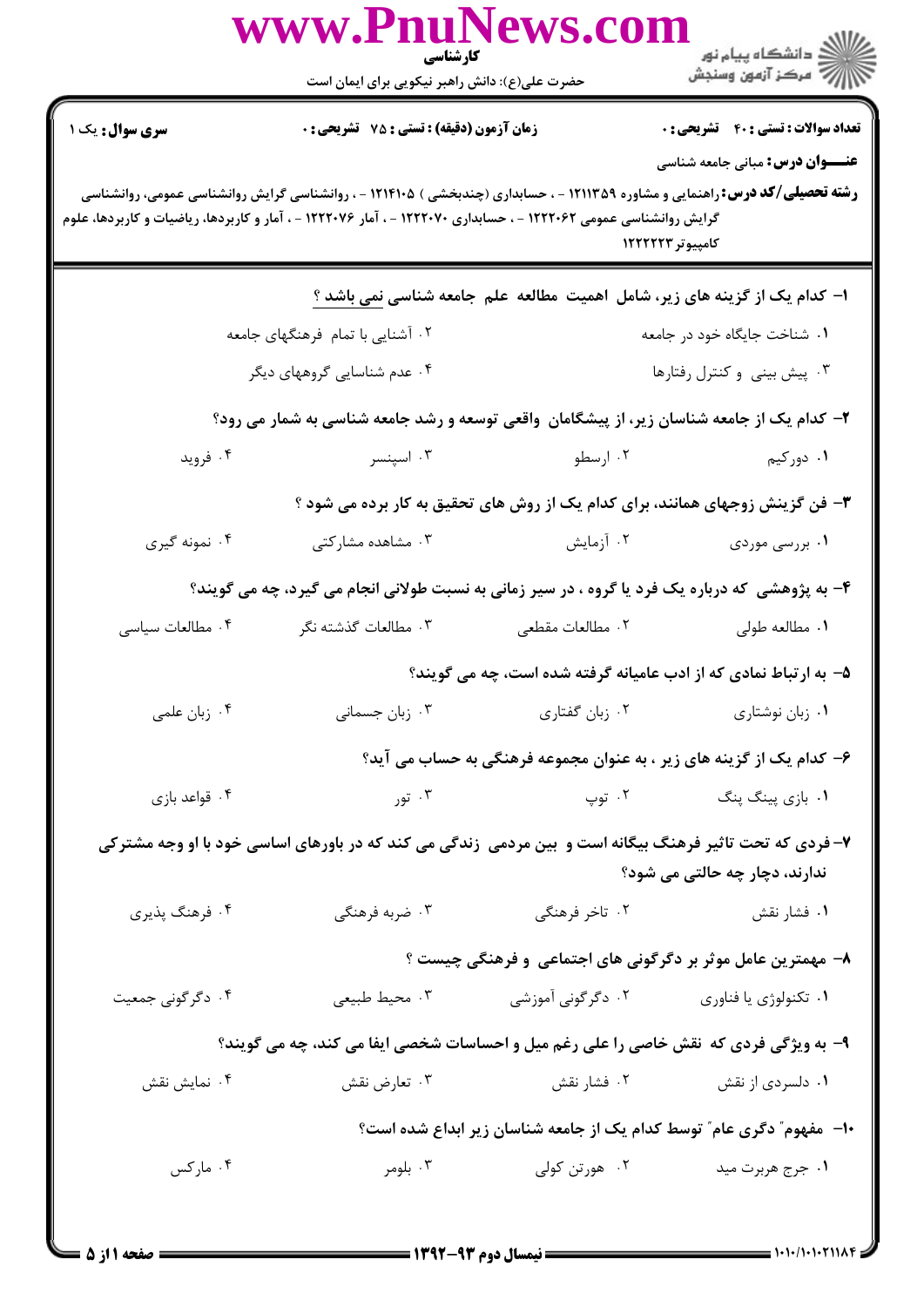|                                                                                                                                                                                                                                                                                                                        | www.PnuNews.co<br>کارشناسی                    |                                                   | الأرد دانشگاه پيام نور<br>الأراض مرکز آزمون وسنجش                                                                           |  |
|------------------------------------------------------------------------------------------------------------------------------------------------------------------------------------------------------------------------------------------------------------------------------------------------------------------------|-----------------------------------------------|---------------------------------------------------|-----------------------------------------------------------------------------------------------------------------------------|--|
|                                                                                                                                                                                                                                                                                                                        | حضرت علی(ع): دانش راهبر نیکویی برای ایمان است |                                                   |                                                                                                                             |  |
| <b>سری سوال : ۱ یک</b>                                                                                                                                                                                                                                                                                                 | زمان آزمون (دقیقه) : تستی : 75 گشریحی : 0     |                                                   | <b>تعداد سوالات : تستی : 40 قشریحی : 0</b>                                                                                  |  |
| <b>عنــــوان درس:</b> مبانی جامعه شناسی<br><b>رشته تحصیلی/کد درس:</b> راهنمایی و مشاوره ۱۲۱۱۳۵۹ - ، حسابداری (چندبخشی ) ۱۲۱۴۱۰۵ - ، روانشناسی گرایش روانشناسی عمومی، روانشناسی<br>گرایش روانشناسی عمومی ۱۲۲۲۰۶۲ - ، حسابداری ۱۲۲۲۰۷۰ - ، آمار ۱۲۲۲۰۷۶ - ، آمار و کاربردها، ریاضیات و کاربردها، علوم<br>کامپیوتر ۱۲۲۲۲۳ |                                               |                                                   |                                                                                                                             |  |
|                                                                                                                                                                                                                                                                                                                        |                                               |                                                   | 11- بعد از خانواده ، مهمترین و موثرترین عامل اجتماعی شدن کودک، چیست؟                                                        |  |
| ۰۴ تلويزيون                                                                                                                                                                                                                                                                                                            | ۰۳ گروه همسالان                               | ۰۲ رسانه ها                                       | ۰۱ مدرسه                                                                                                                    |  |
| ۱۲– کدام یک از گزینه های زیر، میزان نزدیکی ً یا پذیرشی را که اعضای یک گروه در قبال اعضای گروه دیگر دارند، را مورد<br>سنجش قرار می دهد؟                                                                                                                                                                                 |                                               |                                                   |                                                                                                                             |  |
| ۰۴ فاصله زیست محیطی                                                                                                                                                                                                                                                                                                    | ۰۳ فاصله جغرافيايي                            | ٠٢ فاصله شغلي                                     | <b>۱.</b> فاصله اجتماعی                                                                                                     |  |
|                                                                                                                                                                                                                                                                                                                        |                                               |                                                   | ۱۳- فرایند توسعه نظام منظمی از هنجارها، پایگاهها و نقشهای مشخص و به هم پیوسته که جامعه آن را پذیرا شده است، چه<br>نام دارد؟ |  |
| ۰۴ هنجار                                                                                                                                                                                                                                                                                                               | ۰۳ ارزش                                       | ۰۲ بنیاد                                          | ۰۱ نهادی شدن                                                                                                                |  |
|                                                                                                                                                                                                                                                                                                                        |                                               |                                                   | ۱۴– تشریفات مذهبی، جزء کدام یک از خصوصیات مشترک نهادها است؟                                                                 |  |
| ۰۴ سنن غیر رسمی                                                                                                                                                                                                                                                                                                        | ۰۳ اصول اعتقادی                               | ۰۲ قواعد رفتار                                    | ۰۱ نمادهای فرهنگی                                                                                                           |  |
|                                                                                                                                                                                                                                                                                                                        |                                               |                                                   | <b>۱۵</b> - در کشورهای آمریکای شمالی، خانواده هسته ای را چه نوع خانواده ای می دانند؟                                        |  |
| ۰۴ پدر تبار                                                                                                                                                                                                                                                                                                            | ۰۳ مادر تبار                                  |                                                   | ۰۱ ایده آل مسترده                                                                                                           |  |
|                                                                                                                                                                                                                                                                                                                        |                                               |                                                   | ۱۶– خانوار ؒ همخون ؒ چه نوع خانوادهٔ است؟                                                                                   |  |
| ۰۴ چند زنی                                                                                                                                                                                                                                                                                                             | ۰۳ گسترده                                     | ۰۲ هسته ای                                        | ۰۱ چند شوهری                                                                                                                |  |
|                                                                                                                                                                                                                                                                                                                        |                                               |                                                   | ۱۷– کدام یک از گزینه های زیر، به عنوان کوچکترین واحد فرهنگ، اطلاق می شود؟                                                   |  |
| ۰۴ آداب و رسوم                                                                                                                                                                                                                                                                                                         | ۰۳ نهاد                                       |                                                   |                                                                                                                             |  |
|                                                                                                                                                                                                                                                                                                                        |                                               |                                                   | ۱۸– قاعده ای که بر طبق آن، فرد مجبور است در داخل یک گروه معین ازدواج کند، چه نام دارد ؟                                     |  |
| ۰۴ ازدواج اجباری                                                                                                                                                                                                                                                                                                       | ۰۳ درون همسر گزینی                            | ۰۱ ازدواج گروهی مسر گزینی (۲۰۰۰ میلادی از سال ۱۰۲ |                                                                                                                             |  |
| ۱۹- کدام یک از گروه های زیر، الگوهایی را برای داوری و ارزیابی فرد از خود تشکیل می دهد؟                                                                                                                                                                                                                                 |                                               |                                                   |                                                                                                                             |  |
| ۰۴ صمیمی                                                                                                                                                                                                                                                                                                               | ۰۳ همدرد                                      | ۲. مرجع                                           | ۰۱ دستوری                                                                                                                   |  |
| +۲- به موقعیتی اطلاق می شود که براساس تلاش و کاری که فرد از خود بروز داده یا استعدادها و مهارت هایی که از خود نشان<br>داده است، استوار است؟                                                                                                                                                                            |                                               |                                                   |                                                                                                                             |  |
| ۰۴ ایفای نقش                                                                                                                                                                                                                                                                                                           | ۰۳ نقش های نمونه                              | ۰۲ پایگاه انتساب <i>ی</i>                         | ٠١. پایگاه اکتسابی                                                                                                          |  |
|                                                                                                                                                                                                                                                                                                                        |                                               |                                                   |                                                                                                                             |  |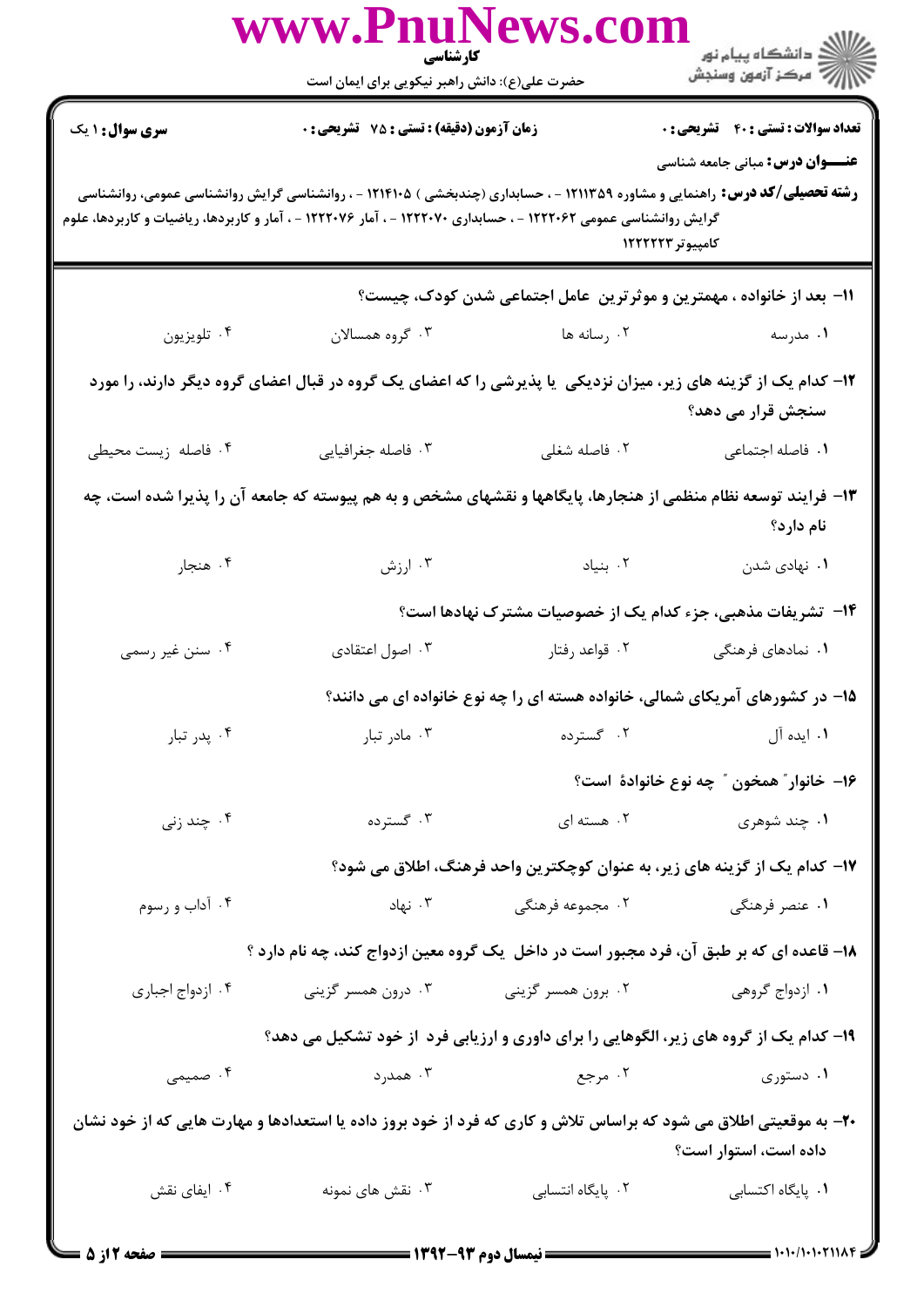| حضرت علی(ع): دانش راهبر نیکویی برای ایمان است<br><b>سری سوال :</b> ۱ یک<br><b>تعداد سوالات : تستی : 40 ٪ تشریحی : 0</b><br>زمان آزمون (دقیقه) : تستی : 75 تشریحی : 0<br><b>عنـــوان درس:</b> مبانی جامعه شناسی<br><b>رشته تحصیلی/کد درس:</b> راهنمایی و مشاوره ۱۲۱۱۳۵۹ - ، حسابداری (چندبخشی ) ۱۲۱۴۱۰۵ - ، روانشناسی گرایش روانشناسی عمومی، روانشناسی<br>گرایش روانشناسی عمومی ۱۲۲۲۰۶۲ - ، حسابداری ۱۲۲۲۰۷۰ - ، آمار ۱۲۲۲۰۷۶ - ، آمار و کاربردها، ریاضیات و کاربردها، علوم<br>کامپیوتر ۱۲۲۲۲۳<br><b>۲۱</b> - از طریق چه عاملی ، رفتار فرد با رفتار مورد انتظار در جامعه هماهنگ می شود؟<br>۰۴ وجدان جمعي<br>۰۳ انسجام اجتماعی<br>۰۲ نظارت اجتماعی<br>۰۱ آموزش<br>۲۲- نظارت اجتماعی غیر رسمی، غالباً در چه نوع گروه هایی آشکار می شود؟<br>۰۴ گروه همسالان<br>۰۳ گروه دومين<br>۰۱ گروههای نخستین مسلم ۲۰۲ گروه فشار<br>۲۳- کدام اندیشمند، مفهوم " بی هنجاری " را وارد جامعه شناسی کرد؟<br>۰۴ لومبروز<br>۰۳ شلدون<br>۰۱ دورکیم<br>۰۲ رابرت مرتن<br>۲۴- از نظر مرتن، این رفتار انحرافی موقعی رخ می دهد که فرد اهداف فرهنگی را می پذیرد، اما وسایل اجتماعی مورد قبول را<br>برای دستیابی به آن نمی پذیرد؟<br>۰۳ شورش<br>۰۴ انزوا طلبی<br>٠٢ مناسک پرستی<br>۰۱ نو آوري<br>۲۵- در کدام روش مطالعه قشربندی اجتماعی، فرد طبقه اجتماعی خود را مشخص می کند؟<br>۰۴ مردم نگاری<br>۰۳ اشتهاری<br>۰۲ عینی<br>۱. ذهنی<br><b>۲۶</b> - کدام یک از گزینه های زیر، جز طبقه متوسط بالا <u>نیست</u> ؟<br>۰۴ نمایندگیهای فروش<br>۰۳ متخصصان<br>۰۲ مدیران<br>۰۱ کارکنان اداری<br>۲۷- کدام یک از گزینه های زیر ،از نظر ماکس وبر جزء ملاک های طبقه بندی اجتماعی نمی باشد؟<br>۰۴ قومیت<br>۰۳ منزلت<br>۰۲ ثروت<br>۰۱ قدرت<br>۲۸- اگر فرزند یک پزشک راننده تاکسی بشود ، چه نوع تحرکی اتفاق افتاده است؟<br>۰۱ تحرک میان نسلی نزولی<br>۲. تحرک عمودی صعودی<br>۰۳ تحرک افقی<br>۰۴ تحرک درون نسلی<br><b>۲۹</b> - کدام یک از گزینه های زیر، جز عوامل موثر در " تحرک نزولی " نمی باشد؟<br>۰۲ تولد در خانواده پرجمعیت<br>٠١. تحصيلات ناقص<br>۰۴ فشار روحی و روانی<br>۰۳ ازدواج در سن پایین |  | www.PnuNews.col<br>كارشناسي |  | الاد دانشگاه پيام نور<br>الا |
|------------------------------------------------------------------------------------------------------------------------------------------------------------------------------------------------------------------------------------------------------------------------------------------------------------------------------------------------------------------------------------------------------------------------------------------------------------------------------------------------------------------------------------------------------------------------------------------------------------------------------------------------------------------------------------------------------------------------------------------------------------------------------------------------------------------------------------------------------------------------------------------------------------------------------------------------------------------------------------------------------------------------------------------------------------------------------------------------------------------------------------------------------------------------------------------------------------------------------------------------------------------------------------------------------------------------------------------------------------------------------------------------------------------------------------------------------------------------------------------------------------------------------------------------------------------------------------------------------------------------------------------------------------------------------------------------------------------------------------------------------------------------------------------------------------------------------------------------------------------------------------------------------------------------------------------------------|--|-----------------------------|--|------------------------------|
|                                                                                                                                                                                                                                                                                                                                                                                                                                                                                                                                                                                                                                                                                                                                                                                                                                                                                                                                                                                                                                                                                                                                                                                                                                                                                                                                                                                                                                                                                                                                                                                                                                                                                                                                                                                                                                                                                                                                                      |  |                             |  |                              |
|                                                                                                                                                                                                                                                                                                                                                                                                                                                                                                                                                                                                                                                                                                                                                                                                                                                                                                                                                                                                                                                                                                                                                                                                                                                                                                                                                                                                                                                                                                                                                                                                                                                                                                                                                                                                                                                                                                                                                      |  |                             |  |                              |
|                                                                                                                                                                                                                                                                                                                                                                                                                                                                                                                                                                                                                                                                                                                                                                                                                                                                                                                                                                                                                                                                                                                                                                                                                                                                                                                                                                                                                                                                                                                                                                                                                                                                                                                                                                                                                                                                                                                                                      |  |                             |  |                              |
|                                                                                                                                                                                                                                                                                                                                                                                                                                                                                                                                                                                                                                                                                                                                                                                                                                                                                                                                                                                                                                                                                                                                                                                                                                                                                                                                                                                                                                                                                                                                                                                                                                                                                                                                                                                                                                                                                                                                                      |  |                             |  |                              |
|                                                                                                                                                                                                                                                                                                                                                                                                                                                                                                                                                                                                                                                                                                                                                                                                                                                                                                                                                                                                                                                                                                                                                                                                                                                                                                                                                                                                                                                                                                                                                                                                                                                                                                                                                                                                                                                                                                                                                      |  |                             |  |                              |
|                                                                                                                                                                                                                                                                                                                                                                                                                                                                                                                                                                                                                                                                                                                                                                                                                                                                                                                                                                                                                                                                                                                                                                                                                                                                                                                                                                                                                                                                                                                                                                                                                                                                                                                                                                                                                                                                                                                                                      |  |                             |  |                              |
|                                                                                                                                                                                                                                                                                                                                                                                                                                                                                                                                                                                                                                                                                                                                                                                                                                                                                                                                                                                                                                                                                                                                                                                                                                                                                                                                                                                                                                                                                                                                                                                                                                                                                                                                                                                                                                                                                                                                                      |  |                             |  |                              |
|                                                                                                                                                                                                                                                                                                                                                                                                                                                                                                                                                                                                                                                                                                                                                                                                                                                                                                                                                                                                                                                                                                                                                                                                                                                                                                                                                                                                                                                                                                                                                                                                                                                                                                                                                                                                                                                                                                                                                      |  |                             |  |                              |
|                                                                                                                                                                                                                                                                                                                                                                                                                                                                                                                                                                                                                                                                                                                                                                                                                                                                                                                                                                                                                                                                                                                                                                                                                                                                                                                                                                                                                                                                                                                                                                                                                                                                                                                                                                                                                                                                                                                                                      |  |                             |  |                              |
|                                                                                                                                                                                                                                                                                                                                                                                                                                                                                                                                                                                                                                                                                                                                                                                                                                                                                                                                                                                                                                                                                                                                                                                                                                                                                                                                                                                                                                                                                                                                                                                                                                                                                                                                                                                                                                                                                                                                                      |  |                             |  |                              |
|                                                                                                                                                                                                                                                                                                                                                                                                                                                                                                                                                                                                                                                                                                                                                                                                                                                                                                                                                                                                                                                                                                                                                                                                                                                                                                                                                                                                                                                                                                                                                                                                                                                                                                                                                                                                                                                                                                                                                      |  |                             |  |                              |
|                                                                                                                                                                                                                                                                                                                                                                                                                                                                                                                                                                                                                                                                                                                                                                                                                                                                                                                                                                                                                                                                                                                                                                                                                                                                                                                                                                                                                                                                                                                                                                                                                                                                                                                                                                                                                                                                                                                                                      |  |                             |  |                              |
|                                                                                                                                                                                                                                                                                                                                                                                                                                                                                                                                                                                                                                                                                                                                                                                                                                                                                                                                                                                                                                                                                                                                                                                                                                                                                                                                                                                                                                                                                                                                                                                                                                                                                                                                                                                                                                                                                                                                                      |  |                             |  |                              |
|                                                                                                                                                                                                                                                                                                                                                                                                                                                                                                                                                                                                                                                                                                                                                                                                                                                                                                                                                                                                                                                                                                                                                                                                                                                                                                                                                                                                                                                                                                                                                                                                                                                                                                                                                                                                                                                                                                                                                      |  |                             |  |                              |
|                                                                                                                                                                                                                                                                                                                                                                                                                                                                                                                                                                                                                                                                                                                                                                                                                                                                                                                                                                                                                                                                                                                                                                                                                                                                                                                                                                                                                                                                                                                                                                                                                                                                                                                                                                                                                                                                                                                                                      |  |                             |  |                              |
|                                                                                                                                                                                                                                                                                                                                                                                                                                                                                                                                                                                                                                                                                                                                                                                                                                                                                                                                                                                                                                                                                                                                                                                                                                                                                                                                                                                                                                                                                                                                                                                                                                                                                                                                                                                                                                                                                                                                                      |  |                             |  |                              |
|                                                                                                                                                                                                                                                                                                                                                                                                                                                                                                                                                                                                                                                                                                                                                                                                                                                                                                                                                                                                                                                                                                                                                                                                                                                                                                                                                                                                                                                                                                                                                                                                                                                                                                                                                                                                                                                                                                                                                      |  |                             |  |                              |
|                                                                                                                                                                                                                                                                                                                                                                                                                                                                                                                                                                                                                                                                                                                                                                                                                                                                                                                                                                                                                                                                                                                                                                                                                                                                                                                                                                                                                                                                                                                                                                                                                                                                                                                                                                                                                                                                                                                                                      |  |                             |  |                              |
|                                                                                                                                                                                                                                                                                                                                                                                                                                                                                                                                                                                                                                                                                                                                                                                                                                                                                                                                                                                                                                                                                                                                                                                                                                                                                                                                                                                                                                                                                                                                                                                                                                                                                                                                                                                                                                                                                                                                                      |  |                             |  |                              |
|                                                                                                                                                                                                                                                                                                                                                                                                                                                                                                                                                                                                                                                                                                                                                                                                                                                                                                                                                                                                                                                                                                                                                                                                                                                                                                                                                                                                                                                                                                                                                                                                                                                                                                                                                                                                                                                                                                                                                      |  |                             |  |                              |
|                                                                                                                                                                                                                                                                                                                                                                                                                                                                                                                                                                                                                                                                                                                                                                                                                                                                                                                                                                                                                                                                                                                                                                                                                                                                                                                                                                                                                                                                                                                                                                                                                                                                                                                                                                                                                                                                                                                                                      |  |                             |  |                              |
|                                                                                                                                                                                                                                                                                                                                                                                                                                                                                                                                                                                                                                                                                                                                                                                                                                                                                                                                                                                                                                                                                                                                                                                                                                                                                                                                                                                                                                                                                                                                                                                                                                                                                                                                                                                                                                                                                                                                                      |  |                             |  |                              |
|                                                                                                                                                                                                                                                                                                                                                                                                                                                                                                                                                                                                                                                                                                                                                                                                                                                                                                                                                                                                                                                                                                                                                                                                                                                                                                                                                                                                                                                                                                                                                                                                                                                                                                                                                                                                                                                                                                                                                      |  |                             |  |                              |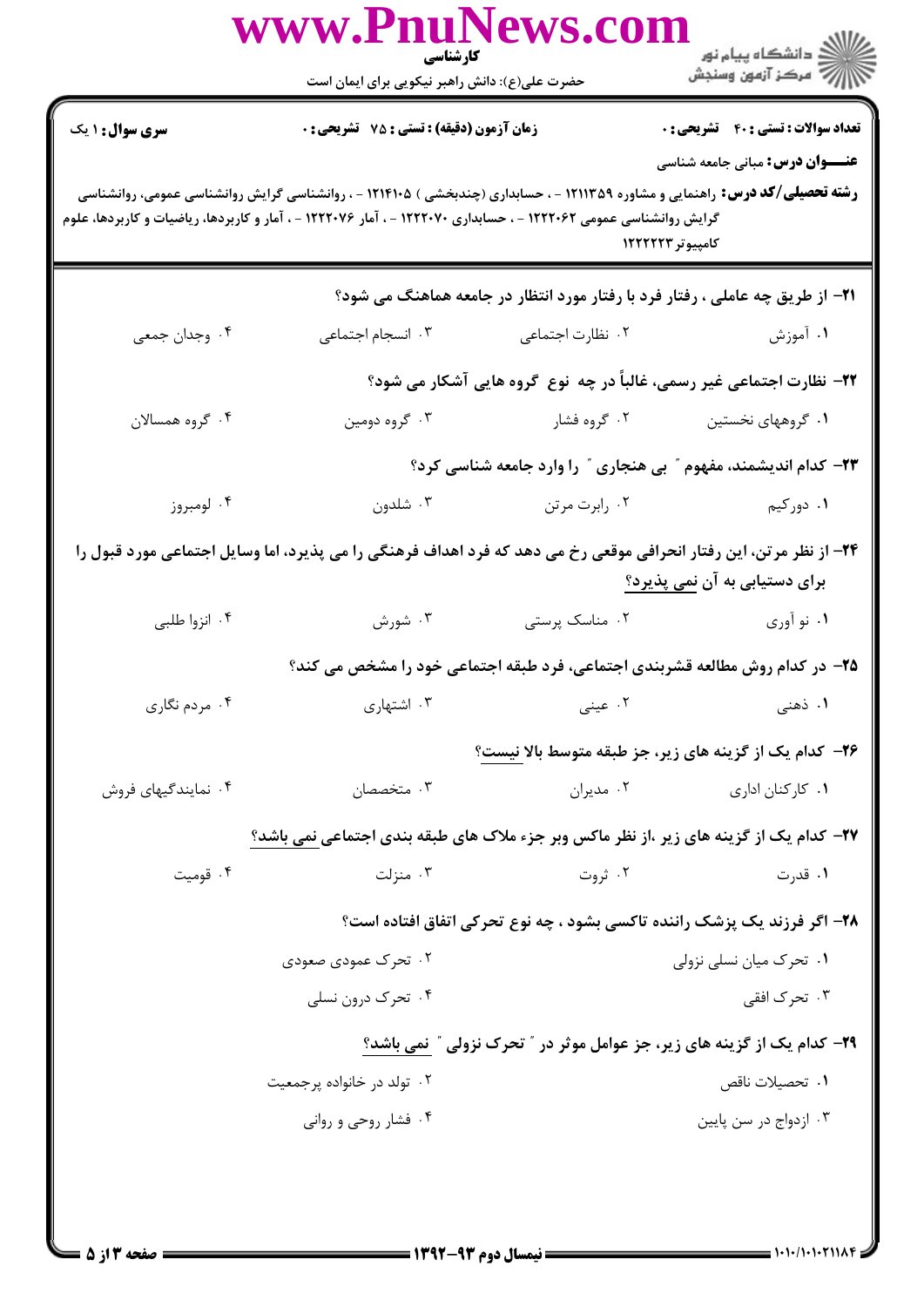|                           | www.PnuNews.com<br>كارشناسي                                                                                                                                                                                                                              |                                     |                                                                                        |
|---------------------------|----------------------------------------------------------------------------------------------------------------------------------------------------------------------------------------------------------------------------------------------------------|-------------------------------------|----------------------------------------------------------------------------------------|
|                           | حضرت علی(ع): دانش راهبر نیکویی برای ایمان است                                                                                                                                                                                                            |                                     | الان دانشگاه پيام نور<br>الان مرکز آزمون وسنجش                                         |
| سری سوال: ۱ یک            | زمان آزمون (دقیقه) : تستی : 75 ٪ تشریحی : 0                                                                                                                                                                                                              |                                     | <b>تعداد سوالات : تستی : 40 - تشریحی : 0</b>                                           |
|                           | <b>رشته تحصیلی/کد درس:</b> راهنمایی و مشاوره ۱۲۱۱۳۵۹ - ، حسابداری (چندبخشی ) ۱۲۱۴۱۰۵ - ، روانشناسی گرایش روانشناسی عمومی، روانشناسی<br>گرایش روانشناسی عمومی ۱۲۲۲۰۶۲ - ، حسابداری ۱۲۲۲۰۷۰ - ، آمار ۱۲۲۲۰۷۶ - ، آمار و کاربردها، ریاضیات و کاربردها، علوم |                                     | <b>عنـــوان درس:</b> مبانی جامعه شناسی<br>کامپیوتر ۱۲۲۲۲۳                              |
|                           | ۳۰– اگر در یک منطقه، تا زمان سرشماری، میزان درونکوچی بیش از میزان برونکوچی باشد، تراز نامه این منطقه از لحاظ                                                                                                                                             |                                     | مهاجرت چطور می باشد؟                                                                   |
| ۰۴ منفی                   | ۰۳ مثبت                                                                                                                                                                                                                                                  |                                     | ۰۱ بدون تغییر مسلم ۲۰ نزولی <b>۱</b> ۰                                                 |
|                           |                                                                                                                                                                                                                                                          |                                     | <b>۳۱</b> - کدام یک از گزینه های زیر، نشانگر ″مرحله دوم نظریه انتقالی جمعیت ″ می باشد؟ |
|                           | ۰۲ میزان زاد و ولد و مرگ و میر پایین                                                                                                                                                                                                                     | ۰۱ میزان زاد و ولد و مرگ و میر بالا |                                                                                        |
|                           | ۰۴ میزان زاد و ولد پایین و مرگ و میربالا                                                                                                                                                                                                                 |                                     | ۰۳ میزان زاد و ولد بالا و مرگ و میر پایین                                              |
|                           |                                                                                                                                                                                                                                                          |                                     | ۳۲- نظریه ″ مناطق هم مرکز ″ توسط چه کسی و در چه سالی مطرح گردید؟                       |
|                           | ۰۲ ردفیلد-۱۹۲۵                                                                                                                                                                                                                                           |                                     | ۰۱ ارنست بورگس -۱۹۲۵                                                                   |
|                           | ۰۴ هومر هويت-۱۹۳۰                                                                                                                                                                                                                                        |                                     | ۰۳ تونیس -۱۹۳۰                                                                         |
|                           |                                                                                                                                                                                                                                                          |                                     | ۳۳- به گروهی که در رفتار جمعی شرکت می جوید، چه اطلاق می شود؟                           |
| ۰۴ اجتماع                 | ۰۳ جمع                                                                                                                                                                                                                                                   | ۰۲ انحرافی                          | ۰۱ شورشی                                                                               |
|                           | 34- کدام یک از پدیده های زیر، به سرعت پا می گیرد ، به اوج می رسد و بسرعت افول می کند؟                                                                                                                                                                    |                                     |                                                                                        |
| ۰۴ هیستری اجتماعی         | ۰۳ جنون جمعي                                                                                                                                                                                                                                             | ۰۲ مد                               | ۰۱ هوس                                                                                 |
|                           |                                                                                                                                                                                                                                                          |                                     | ۳۵- کدام یک از گزینه های زیر، جزء ویژگیهای ؒ دیوانسالاری ؒ نمی باشد؟                   |
|                           | ۰۲ تخصصی شدن کارها                                                                                                                                                                                                                                       |                                     | ۰۱ سلسله مراتب                                                                         |
|                           | ۰۴ رفتار شخصی                                                                                                                                                                                                                                            |                                     | ۰۳ آیین نامه ها و مقرارات                                                              |
|                           |                                                                                                                                                                                                                                                          |                                     | ۳۶- در کدام نوع رهبری ،تصمیم گیری سریع و کارآمد در آن ، غالباً دشوار است؟              |
| ۰۴ دموکراتیک              | ۰۳ بوروکراتیک                                                                                                                                                                                                                                            | ۰۲ آمرانه                           | ۰۱ اقتدار گرایانه                                                                      |
|                           | ۳۷– کدام یک از جامعه شناسان زیر ،برای الیگارشی(حکومت منتفذان) اهمیت و اعتبار قائل شده است؟                                                                                                                                                               |                                     |                                                                                        |
| ۰۴ ماکس وبر               | ۰۳ رابرت میشلز                                                                                                                                                                                                                                           | ۰۲ میلز                             | ۰۱ زیمل                                                                                |
|                           | ۳۸– فردی که بدون داشتن سمت رسمی می تواند بر رفتار دیگران تاثیر بگذارد و آنها را تغییر دهد، دارای چه  نوع قدرت غیر                                                                                                                                        |                                     | رسمی می باشد؟                                                                          |
| ۰۴ حکومت                  | ۰۳ نفوذ                                                                                                                                                                                                                                                  | ۰۲ زور                              | ۰۱ اقتدار                                                                              |
| $= \Lambda$ :14 asize $=$ |                                                                                                                                                                                                                                                          |                                     | د ۱۰۱۰/۱۰۱۰۲۱۱۸۴ ⇒                                                                     |